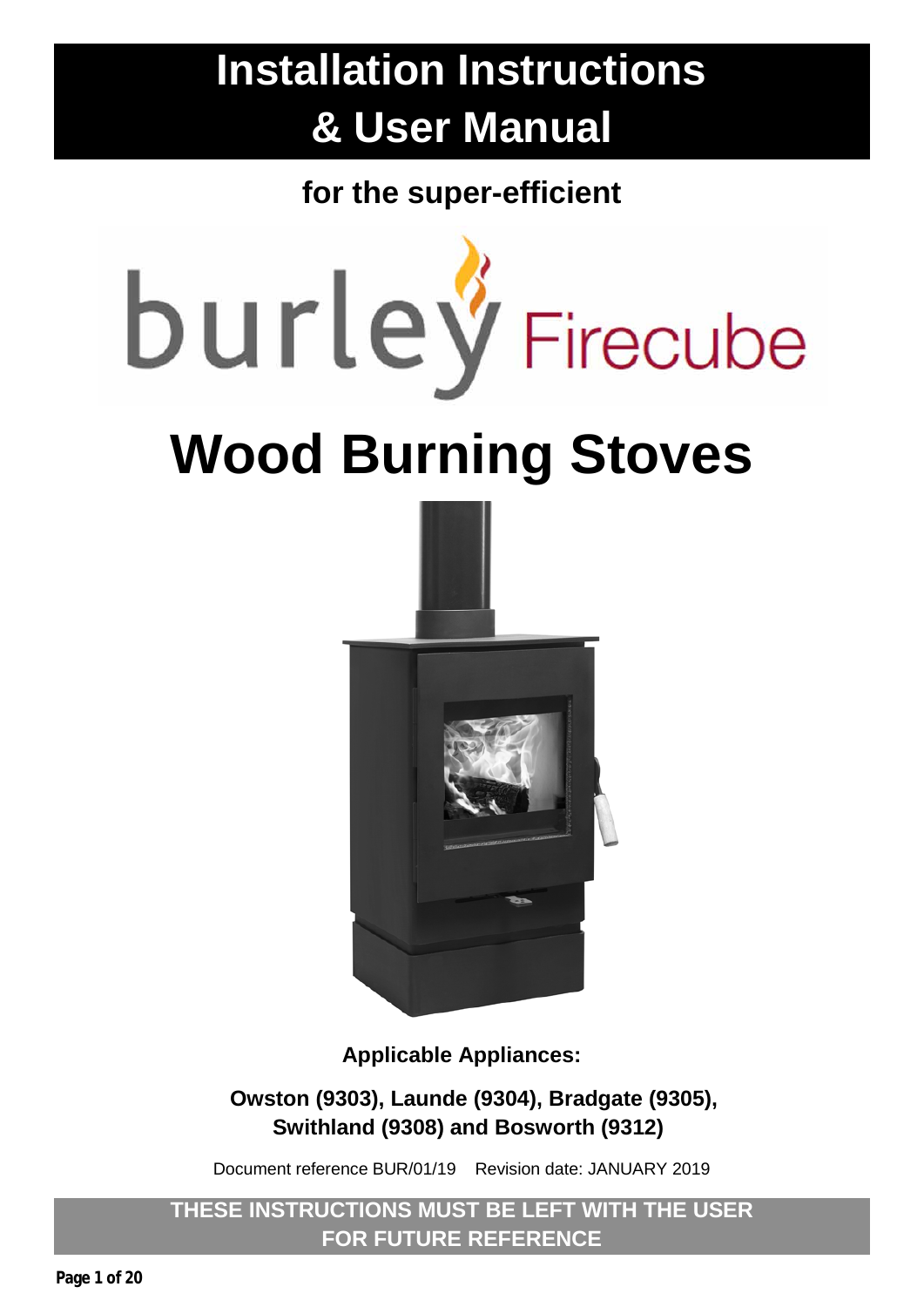# **Table of Contents**

| .17 |
|-----|
|     |
|     |
|     |
|     |
|     |

#### PLEASE CAREFULLY CHECK YOUR STOVE FOR DAMAGE OR DEFECTS PRIOR TO FITTING.

#### WE CAN NOT EXCHANGE DAMAGED OR FAULTY STOVES ONCE THEY HAVE BEEN FITTED.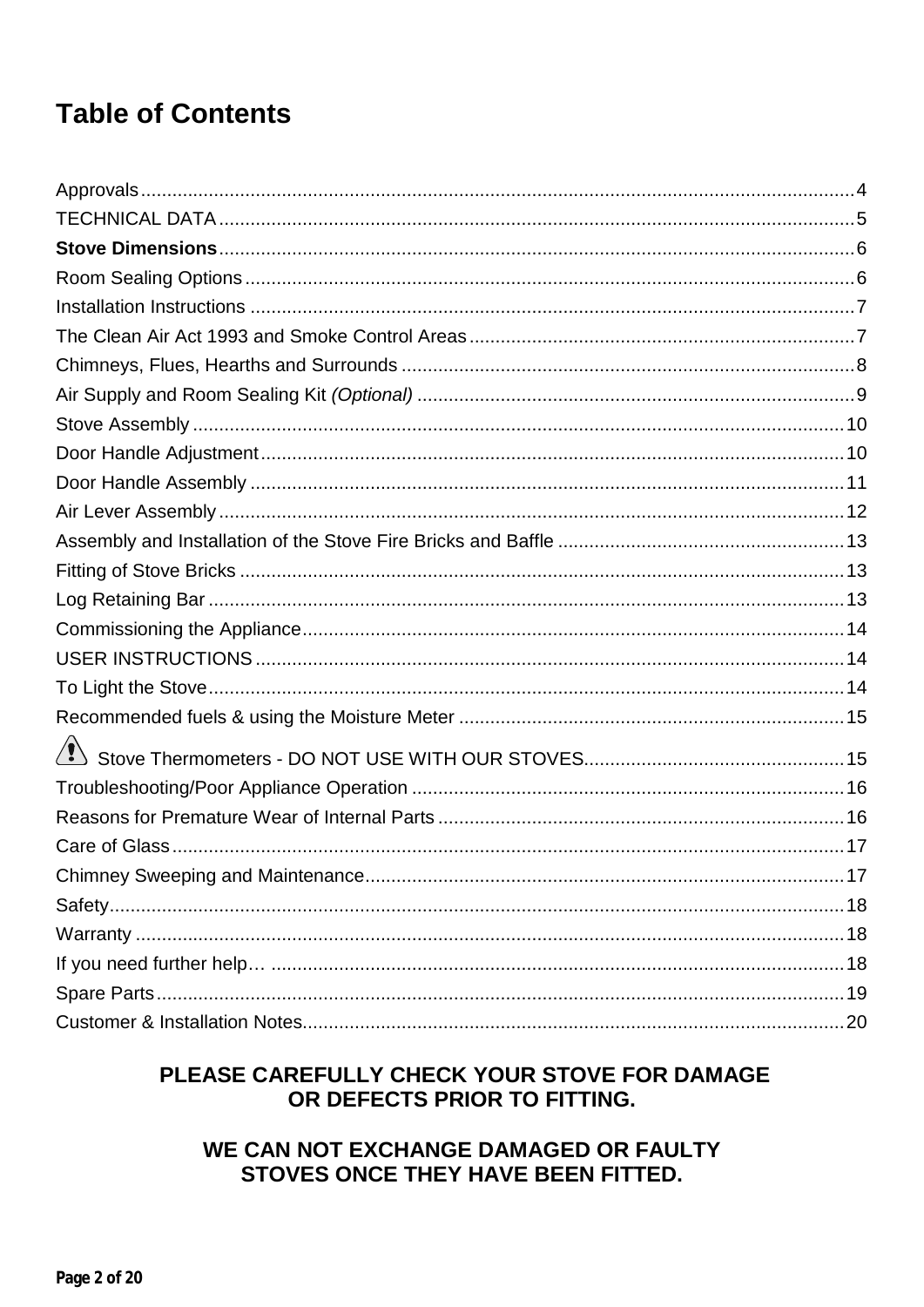# **Thank You**

**Thank you for purchasing a Burley Firecube Wood Burning Stove; we hope you will be delighted with the super-efficient performance.**



Included with your stove is the Burley 'Thank You Kit', which typically contains:-

- A Spanner to attach and adjust the tension of the air control lever
- A Coaster to protect the top of your stove
- A Moisture Meter to ensure your wood is dry
- Glass Cleaner
- Stove Paint in case you prefer black handles or ever need to touch up any paint work
- A Glove
- A scoop for removing ash
- An Allen Key should you wish to adjust the door handle
- A Mug to enjoy a cup of tea whilst admiring the fantastic flame picture

The contents of the kits vary from model to model, so not all the items listed or shown above may be included with your stove.

\*Thank You Kit introduced with stoves supplied from October 2013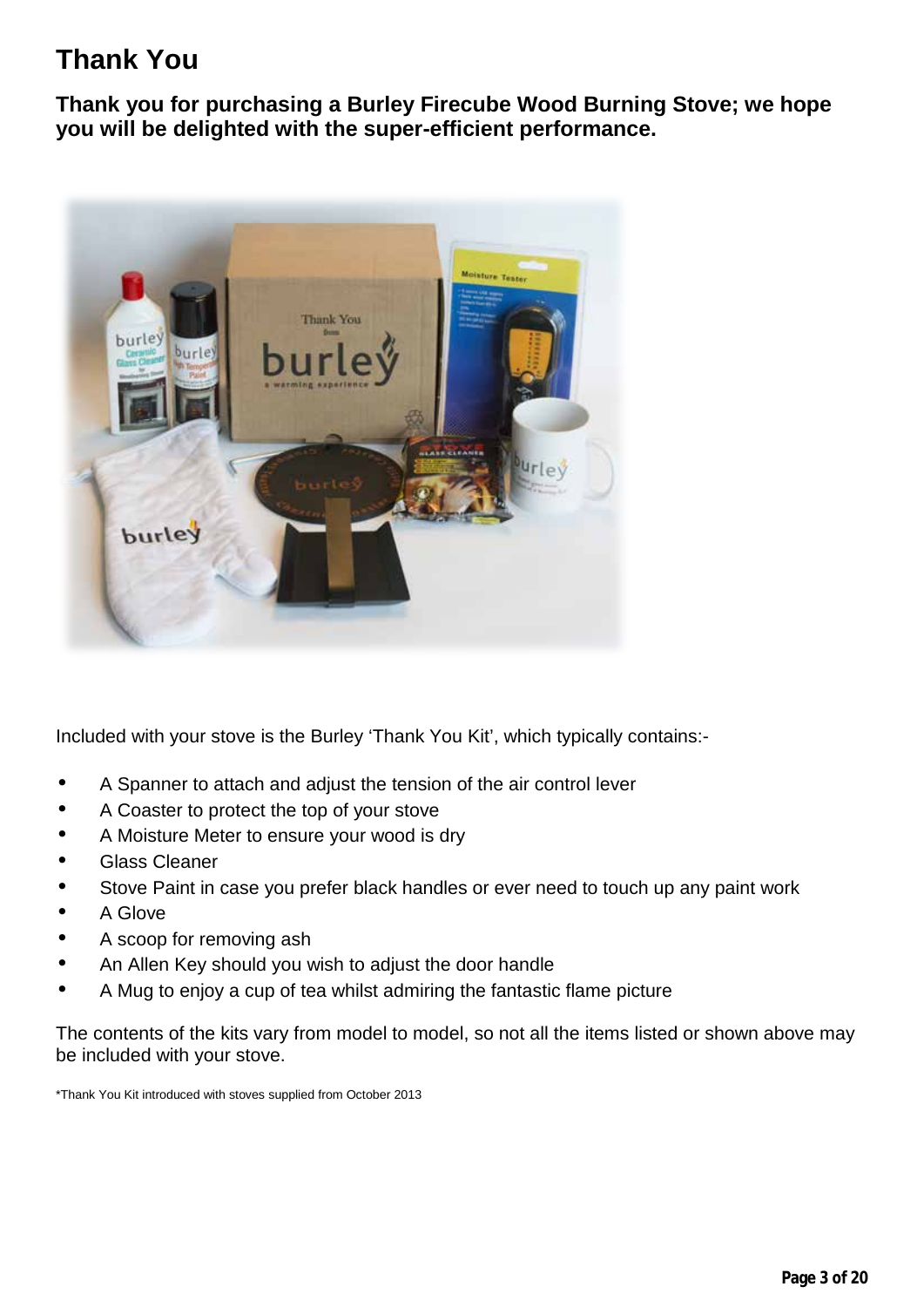# **Features…**



*Cross Section – Artist Impression*

# **You now own the world's most efficient stove!**

# <span id="page-3-0"></span>**Approvals**

All our wood stoves are approved to EN13240:2001 and EN13240 A2:2004.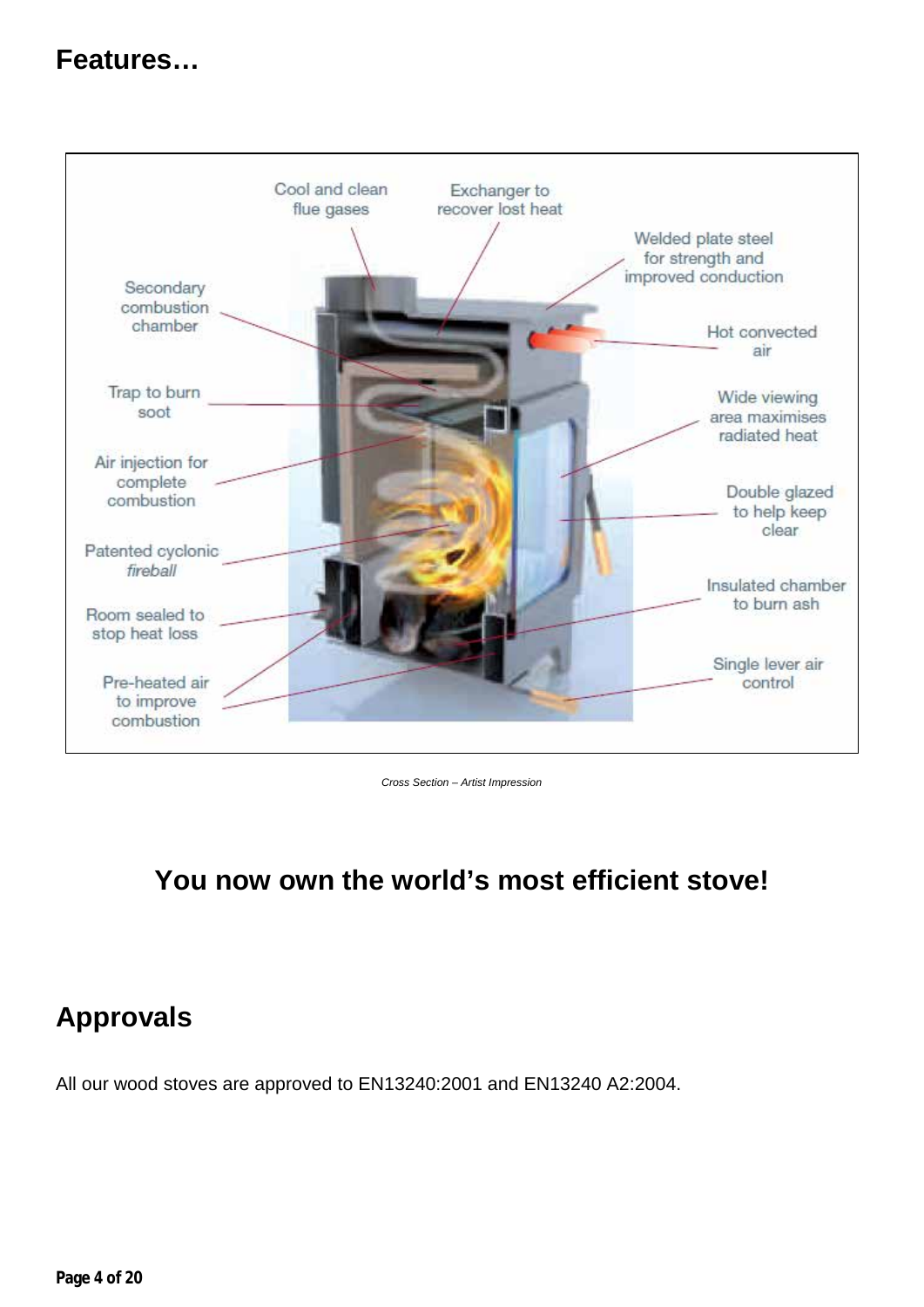# <span id="page-4-0"></span>**TECHNICAL DATA**

| All built to<br><b>EN13240</b>                                                                                                                     | Owston<br>9303                                                                                                                                                                                                                          | Launde<br>9304                                        | <b>Bradgate</b><br>9305                                                   | <b>Swithland</b><br>9308                              | <b>Bosworth</b><br>9312                               |
|----------------------------------------------------------------------------------------------------------------------------------------------------|-----------------------------------------------------------------------------------------------------------------------------------------------------------------------------------------------------------------------------------------|-------------------------------------------------------|---------------------------------------------------------------------------|-------------------------------------------------------|-------------------------------------------------------|
| Efficiency (Net)                                                                                                                                   | 88.9%                                                                                                                                                                                                                                   | 89.8%                                                 | 89.1%                                                                     | 85.5%                                                 | 84.1%                                                 |
| CO concentration<br>@ 13% Oxygen                                                                                                                   | 0.28%                                                                                                                                                                                                                                   | 0.28%                                                 | 0.18%                                                                     | 0.12%                                                 | 0.06%                                                 |
|                                                                                                                                                    | Dry logs <20%<br>H <sub>2</sub> O                                                                                                                                                                                                       | Dry logs <20%<br>H <sub>2</sub> O                     | Dry logs <20%<br>H <sub>2</sub> O                                         | Dry logs<20% $H_2O$                                   |                                                       |
| Requirement of fuels<br>used in Smoke<br><b>Control Areas</b>                                                                                      | Maximum length<br>170 - 220mm long                                                                                                                                                                                                      | Maximum length<br>200 - 250mm long                    | Maximum length<br>250 -300mm long                                         | Maximum length<br>250 - 350mm long                    | Not for<br><b>Use in Smoke</b>                        |
|                                                                                                                                                    | Maximum width<br>150 <sub>mm</sub>                                                                                                                                                                                                      | Maximum width<br>150 <sub>mm</sub>                    | Maximum width<br>150 <sub>mm</sub>                                        | Maximum width<br>150 <sub>mm</sub>                    | <b>Control Areas</b>                                  |
| Lower quality fuel<br>can be used in non-<br>smoke controlled                                                                                      | Dry Logs<br>$< 25\% H_2O$                                                                                                                                                                                                               | Dry Logs<br>$< 25\% H_2O$                             | Dry Logs<br>$< 25\% H_2O$                                                 | Dry Logs<br>$< 25\% H_2O$                             | Dry Logs<br>$< 25\% H_2O$                             |
| areas, but will not<br>give the best                                                                                                               | 220mm long                                                                                                                                                                                                                              | 250mm long                                            | 310mm long                                                                | 430mm long                                            | 580mm long                                            |
| efficiencies                                                                                                                                       | 1.0Kg per hour                                                                                                                                                                                                                          | 1.3Kg per hour                                        | 1.6Kg per hour                                                            | 2.8Kg per hour                                        | 4.4Kg per hour                                        |
| Weight in kg                                                                                                                                       | 45 kg                                                                                                                                                                                                                                   | 57 kg                                                 | 95 kg                                                                     | 105 kg                                                | 130 kg                                                |
| Nominal kW output                                                                                                                                  | 3 kW                                                                                                                                                                                                                                    | 4 kW                                                  | 5 kW                                                                      | 8 kW                                                  | 12 kW                                                 |
| Max kW output                                                                                                                                      | 4.1 kW                                                                                                                                                                                                                                  | 5.3 kW                                                | 6.4 kW                                                                    | 11.7 kW                                               | 18.3 kW                                               |
| Air vent requirement.                                                                                                                              | Not Required                                                                                                                                                                                                                            | Not Required                                          | 550mm sq. min in<br>houses built after<br>2010, otherwise<br>not required | 1,962mm sq. min<br>50mm diameter                      | 7,850mm sq. min<br>100mm diameter                     |
|                                                                                                                                                    |                                                                                                                                                                                                                                         |                                                       | Air vent not<br>required if stove is<br>room sealed                       | Air vent not<br>required if stove is<br>room sealed   | Air vent not<br>required if stove is<br>room sealed   |
| Minimum flue draught<br>mm H <sup>2</sup> O                                                                                                        | 0.5 <sub>mm</sub>                                                                                                                                                                                                                       | 0.5 <sub>mm</sub>                                     | 0.5 <sub>mm</sub>                                                         | 0.5 <sub>mm</sub>                                     | 0.5 <sub>mm</sub>                                     |
| Flue gas temperature                                                                                                                               | 162 °C                                                                                                                                                                                                                                  | 156 °C                                                | 122 °C                                                                    | 183 °C                                                | 237 °C                                                |
| Spigot Temp.                                                                                                                                       | 258 °C                                                                                                                                                                                                                                  | 253 °C                                                | 241 °C                                                                    | 274 °C                                                | 316 °C                                                |
| Flue size (Top Exit)                                                                                                                               | 127mm (5")                                                                                                                                                                                                                              | 127mm (5")                                            | 150mm (6")                                                                | 150mm (6")                                            | 150mm (6")                                            |
| Min. chimney<br>diameter                                                                                                                           | 127mm (5")                                                                                                                                                                                                                              | 127mm (5")                                            | 150mm (6")                                                                | 150mm (6")                                            | 150mm (6")                                            |
| Minimum distance to<br>combustible<br>materials. All other<br>distance as per<br><b>Building regulations</b><br>Part J or HETAS<br>recommendations | 10cm behind (4")<br>35cm at side (14")<br>35cm to Top                                                                                                                                                                                   | 20cm behind (8")<br>40cm at side (16")<br>40cm to Top | 20cm behind (8")<br>35cm at side (14")<br>35cm to Top                     | 10cm behind (4")<br>40cm at side (16")<br>40cm to Top | 20cm behind (8")<br>45cm at side (18")<br>45cm to Top |
| Non combustibles                                                                                                                                   | When fitted inside a masonry or similar non-flammable material recess, e.g., fireplace<br>opening, there is no minimum distance; although we would advise a minimum of<br>50mm from any surface to allow for air intake and convection. |                                                       |                                                                           |                                                       |                                                       |
| Max Hearth temp.                                                                                                                                   | <100 °C                                                                                                                                                                                                                                 | <100 °C                                               | <100 °C                                                                   | <100 °C                                               | <100 °C                                               |
| Min Hearth thickness                                                                                                                               | 12mm                                                                                                                                                                                                                                    | 12mm                                                  | 12mm                                                                      | 12mm                                                  | 12mm                                                  |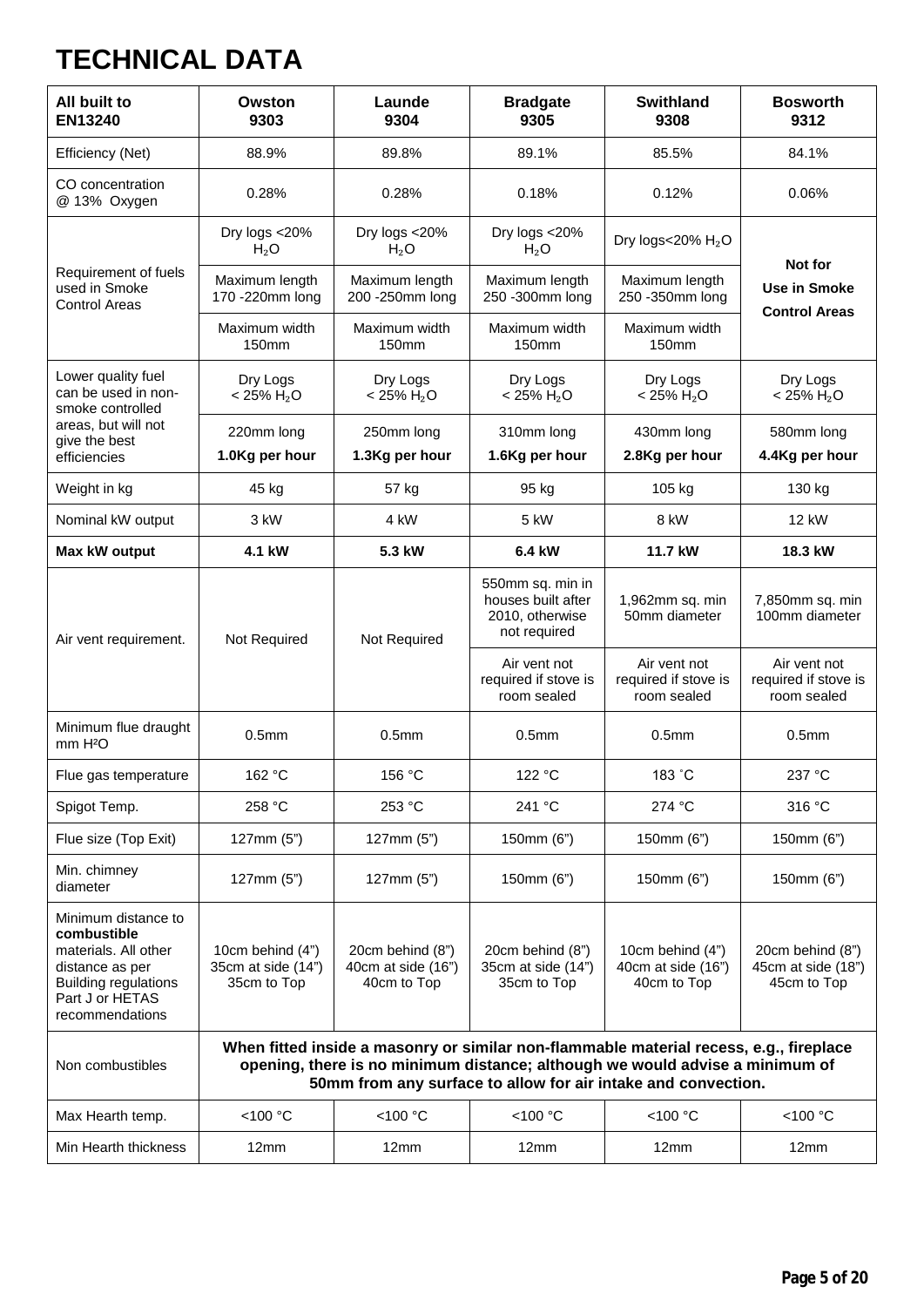# <span id="page-5-0"></span>Stove Dimensions

#### **GENERAL DIMENSIONS**

| Stove | А   | в   | с   |
|-------|-----|-----|-----|
| 9303  | 350 | 495 | 291 |
| 9304  | 398 | 560 | 340 |
| 9305  | 440 | 680 | 391 |
| 9308  | 568 | 680 | 400 |
| 9312  | 720 | 780 | 396 |

ROOM SEALING DIMENSIONS

| Stove | D   | E  |
|-------|-----|----|
| 9303  | 140 | 80 |
| 9304  | 140 | 80 |
| 9305  | 140 | 80 |
| 9308  | 140 | 80 |
| 9312  | 140 | 80 |



PLAN VIEW

ØG



SIDE VIEW

# <span id="page-5-1"></span>**Room Sealing Options**

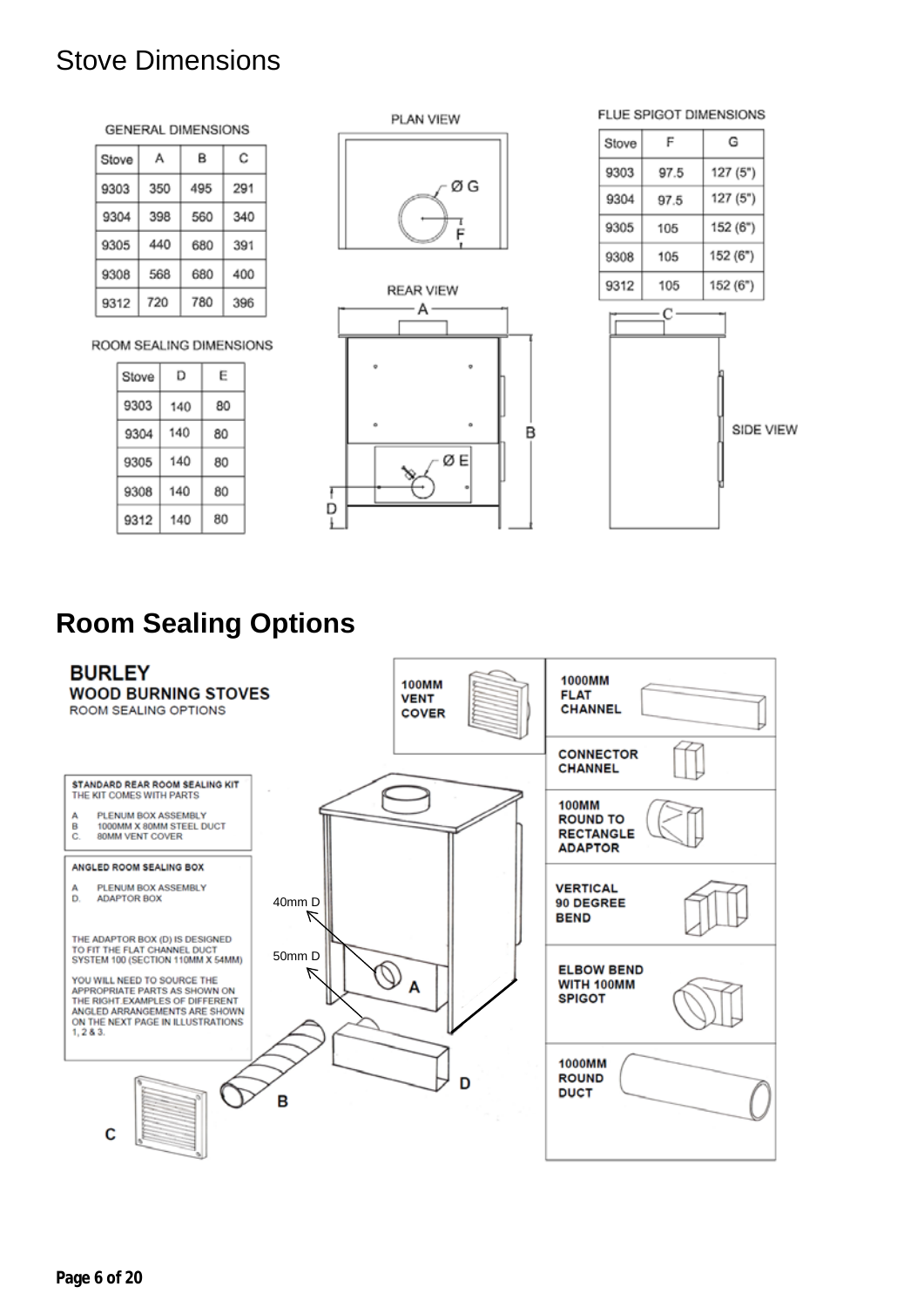# <span id="page-6-0"></span>**Installation Instructions**

When installing these appliances, all local regulations, including those referring to national and European Standards need to be complied with.

This manual covers the appliances: Burley Models: 9303, 9304, 9305, 9308 and 9312

The nominal space heating output is:

| <b>'Owston' 9303: 3Kw</b> | 'Launde' 9304: 4Kw    |                              |
|---------------------------|-----------------------|------------------------------|
| 'Bradgate' 9305: 5Kw      | 'Swithland' 9308: 8Kw | <b>'Bosworth' 9312: 12Kw</b> |

Any of the above appliances should be installed by an installer registered with a competency scheme (i.e. HETAS/ELECSA England & Wales), conforming to Building Regulations Part J and the installation must be registered with the local council building control department.



#### **Failure to comply with the above renders all guarantees and liabilities of the manufacturer null and void.**

By carefully following the instructions below we are certain that you will enjoy many years of warmth and enjoyment from your new Burley Firecube Stove.

The manufacturer will not guarantee or accept liability for any problem that arises unless a local authority building control certificate has been completed and a valid receipt or proof of purchase is presented from the approved supplier.

The appliances should not be fitted closer to combustible materials, e.g. wooden fire surround or stud wall, than is shown in the table on page 5.

When fitted against a wall made of combustible material e.g. a wooden stud wall with plasterboard, unless a 75mm thick non-combustible material is used as a barrier, extra noncombustible material should be fitted behind the stove if the distance from the wall is less than shown. When fitted inside a masonry or similar non-flammable material recess, e.g., fireplace opening, there is no minimum distance; although we would advise a minimum of 50mm from any surface to allow for convection.

# <span id="page-6-1"></span>**The Clean Air Act 1993 and Smoke Control Areas**

Under the Clean Air Act local authorities may declare the whole or part of the district of the authority to be a smoke control area. It is an offence to emit smoke from a chimney of a building, from a furnace or from any fixed boiler if located in a designated smoke control area. It is also an offence to acquire an "unauthorised fuel" for use within a smoke control area unless it is used in an "exempt" appliance ("exempted" from the controls which generally apply in the smoke control area).

The Secretary of State for Environment, Food and Rural Affairs has powers under the Act to authorise smokeless fuels or exempt appliances for use in smoke control areas in England. In Scotland and Wales this power rests with Ministers in the devolved administrations for those countries. Separate legislation, the Clean Air (Northern Ireland) Order 1981, applies in Northern Ireland. Therefore it is a requirement that fuels burnt or obtained for use in smoke control areas have been "authorised" in Regulations and that appliances used to burn solid fuel in those areas (other than "authorised" fuels) have been exempted by an Order made and signed by the Secretary of State or Minister in the devolved administrations.

Further information on the requirements of the Clean Air Act can be found here:

<https://www.gov.uk/smoke-control-area-rules>

Your local authority is responsible for implementing the Clean Air Act 1993 including designation and supervision of smoke control areas and you can contact them for details of Clean Air Act requirements

The 9303, 9304, 9305 and 9308 have been recommended as suitable for use in smoke control areas when burning wood logs.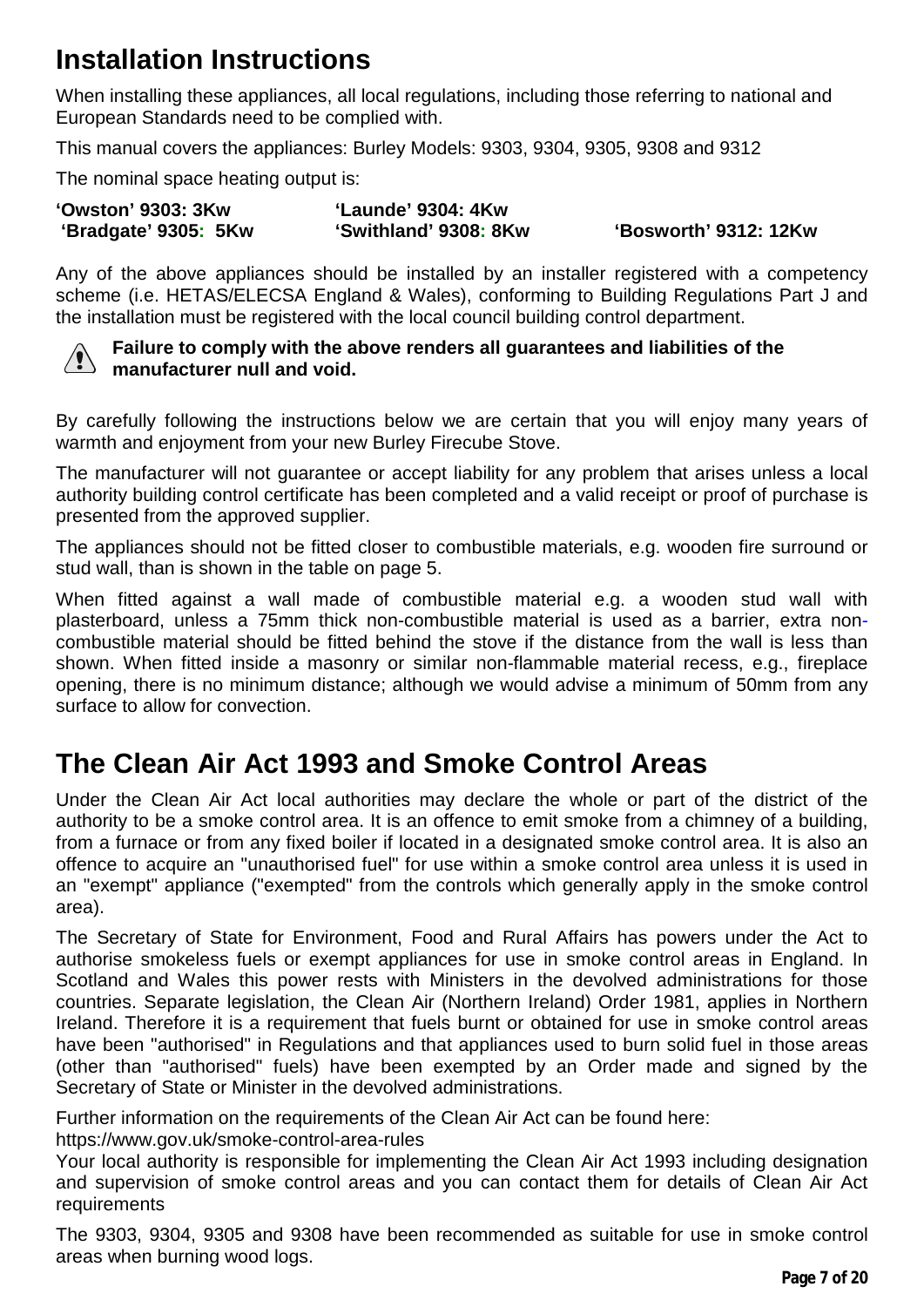

*This type of plate is only supplied with the 9303, 9304, 9305 & 9308 stoves which are approved for use in Smoke Control Areas. This type of plate is not supplied with the 9312 which is not approved.*

# <span id="page-7-0"></span>**Chimneys, Flues, Hearths and Surrounds**

#### **Chimneys**

The **9303 and 9304** require a minimum chimney flue of 5" (125mm), **9305, 9308 and 9312** models require a minimum chimney flue of 6" diameter (150mm). All chimneys/flues must be a **minimum**  length of 4 metres and must comply with Building Regulations J. Never share the flue with another appliance.

If flue and chimney are not to these specifications there could be insufficient draw to pull oxygen through the appliance to make it burn properly. Due to the low temperature of the exiting flue gases we recommend that the flue is lined to the diameter specified in the table on page 5.

Larger flues over 200mm particularly ones containing voids may affect appliance performance. We specify particular size flues for efficient operation of our stoves.

If you live in a valley or are surrounded by tall trees or buildings you might experience downdraught problems where the wind tries to stop the fumes rising up the chimney. An antidowndraught cowl might help, but anti-downdraught cowls reduce the draw.

We recommend you seek the advice of a HETAS (0845 634 5626) or NACE (01526 322 555) registered supplier and installer before purchasing any stove or heating appliance. It may be wise to contact your local chimney sweep before the stove is installed.

#### **Flue Pipe**

We recommend steel vitreous enamel stove pipe. Please ensure the fluepipe meets all relevant CE specifications EN1856/2. Only use stovepipe components that comply with national building regulations in force at the time of installation.

#### **Hearths**

The stove must stand on a non-combustible surface. Installation standards dictate that hearths must be at least 12mm thick, but installers must take into account the weight of the stove on such thin material.

The hearth should extend a minimum of 225mm in front of the stove. When a stove is freestanding the hearth should always extend a minimum of 150mm either side of the stove.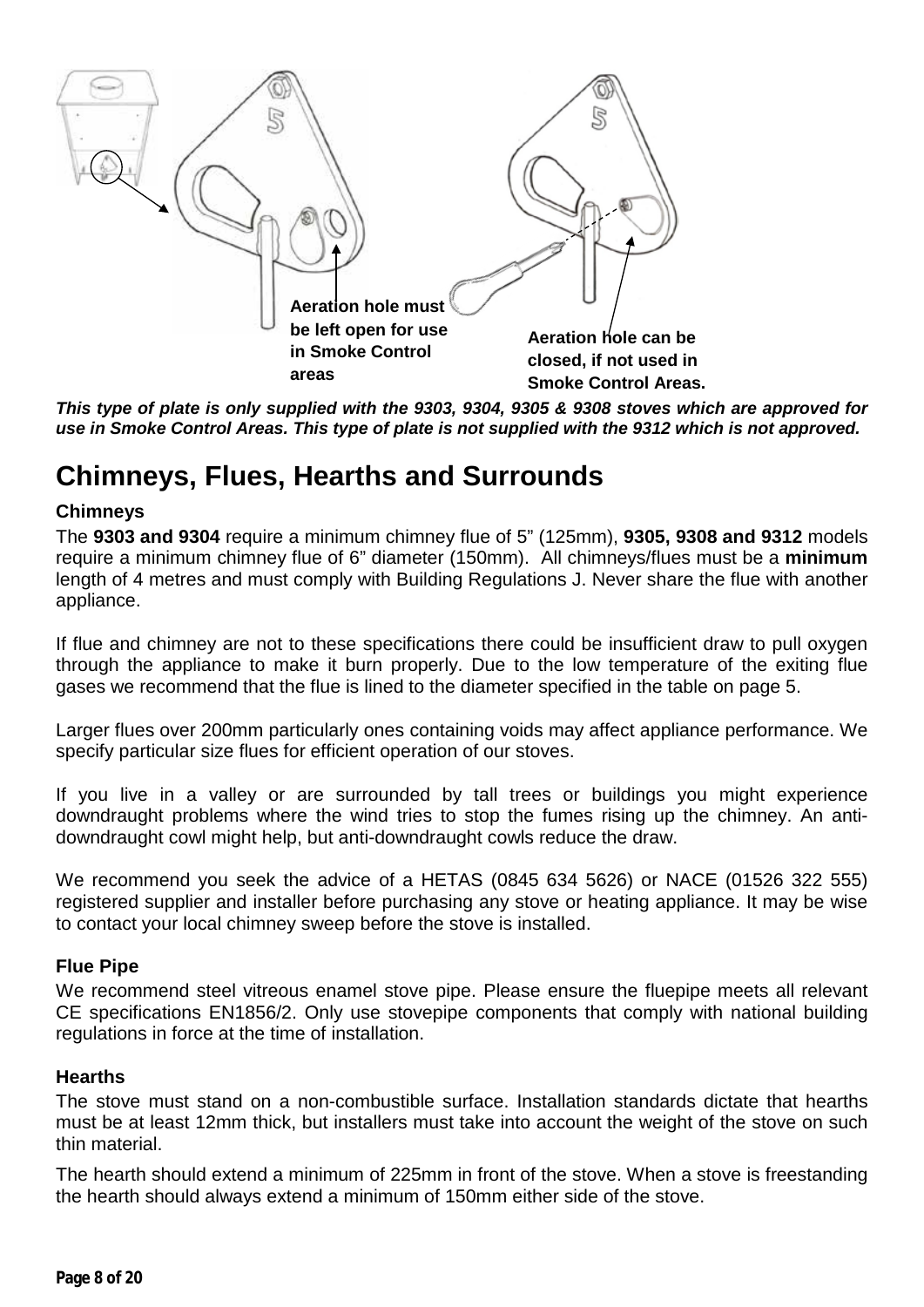# **Strength and heat resistance of the hearth.**

Stoves are very heavy and most materials used for hearths crack very easily. It is impossible for Burley to inspect each hearth or comment on every installation, so the onus is on the installer to ensure the construction of the hearth is suitable for the application. Slate hearths can be particularly fragile. If in any doubt we recommend sliding a piece of vermiculite or calcium silicate insulation beneath the stove to protect it from the heat.

As guidance however:

- Do not use boxed and lipped hearths.
- Avoid marble, conglomerate or micro marble hearths.
- Rather than using one large piece of material, use sectional hearths or slabs which will move independently and allow for expansion due to heat. Should a slab section crack it is then easier and cheaper to replace.
- Bed hearths down on a level base, not directly on a hard surface which could be uneven.
- If necessary stand the stove on a steel or stone bed to ensure the weight is distributed.
- Do not subject the hearth to sudden impacts by dropping the stove. The stove is heavy and it is strongly recommended that lifting is undertaken by two people.
- Use the hearth protection squares provided in your Thank You Kit.

#### **Surrounds**

 $\,$  **Must be capable of withstanding the temperature produced by the stove and comply with the minimum distances to combustibles.**

# <span id="page-8-0"></span>**Air Supply and Room Sealing Kit** *(Optional)*

All hydrocarbon burning appliances require an oxygen/air supply.

If the stove is to be fitted on an external wall the air supply can be taken straight from the outside by using the optional room sealing kit. A 100mm diameter hole needs to be drilled in the correct place (138mm above the hearth) to take the 86mm external (80mm internal) duct as supplied with the kit. This will allow for easy connection. Any gap can be filled in with cement or mastic.

- A proprietary grille is supplied with the kit.
- A room sealing kit which exits horizontally is available.

The room sealing method of supplying air is always to be preferred as heat loss from the room will be greatly reduced.

If the stove is not on an outside wall or the room sealing kit cannot be used, an air vent must be supplied in the room in which the stove is fitted. The sizes of the vents required are:

- 3kW No vent required
- 4kW No vent required
- 5kW For homes built before 2010 no vent required. For homes built after 2010 550mm sq.
- 8kW 1650mm sq. (50mm diameter)
- 12kW 4950mm sq. (100mm diameter)

Only permanently open vents can be used and consideration should be given to draught when the stove is not in use, therefore site this vent carefully. The vent covers should comply with Building Regulations Part J and should be sited where they cannot be blocked.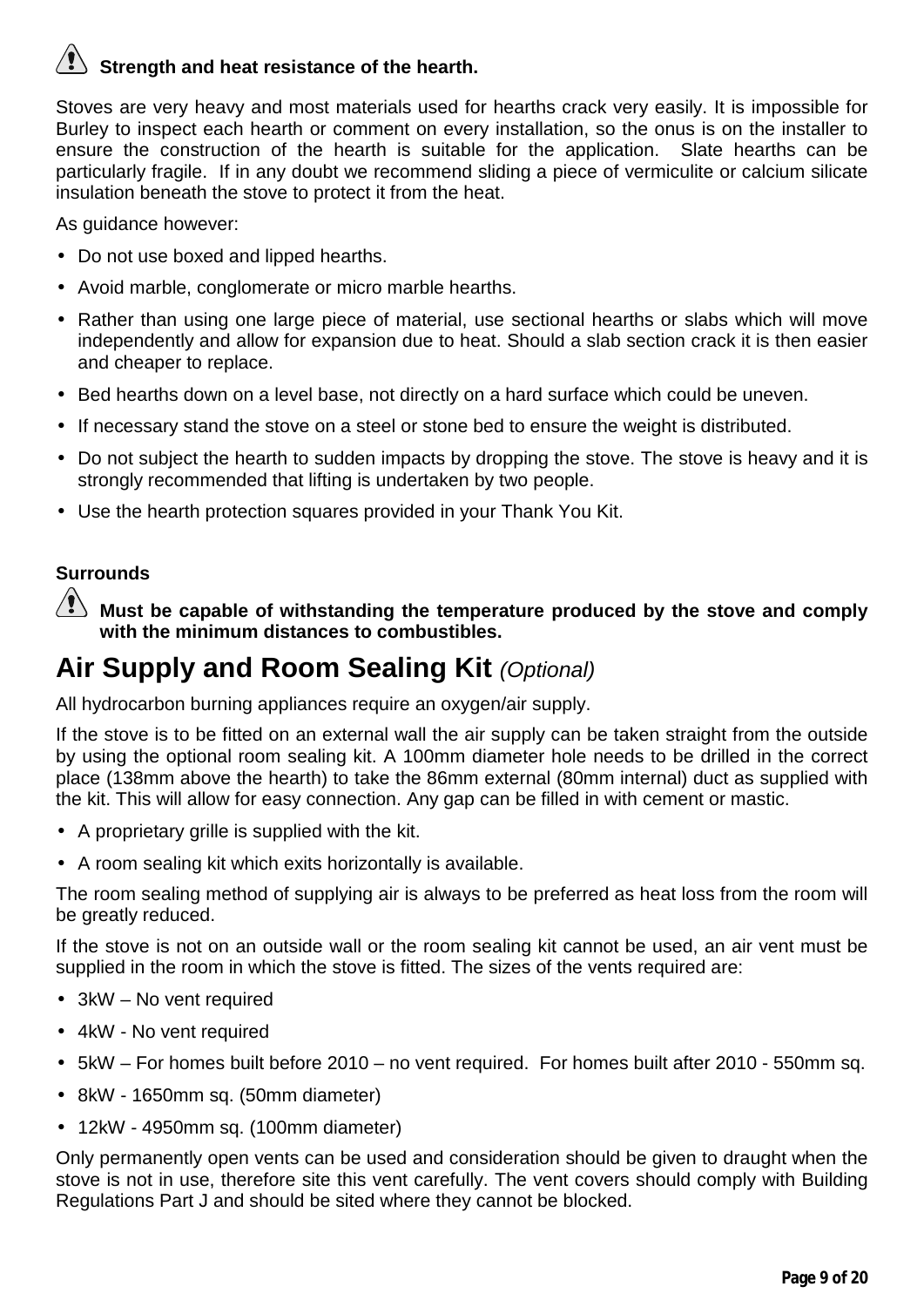# **WARNING**

**The Burley Firecube series of stoves are primarily for burning wood (this includes logs and sawdust briquettes). In smoke control areas only wood fuels should be used.** 

**Before purchasing a stove we would strongly advise you seek the advice of a HETAS installer to ensure suitability of the product to your home.**

**Other fuels, such as coal (any type), smokeless fuels or petroleum coke can only be used if the optional multi-fuel grate is fitted (available on models 9104 and 9105 only). Under no circumstances should liquid fuels be added. It is not an incinerator and rubbish, including painted or tanalised wood and MDF, should not be burnt in this appliance, doing so is potentially dangerous and will invalidate any guarantees immediately.**

# <span id="page-9-0"></span>**Stove Assembly**

#### <span id="page-9-1"></span>**Door Handle Adjustment**

There is a CAM and LOBE mechanism which allows the handle to be moved up and down or in and out. If required, adjust the handle so it lines up and engages correctly with the stud in the side of the stove. Incorrect alignment will put excessive force on the door hinges or will result in a poor seal between the door and the stove. The door may require adjustment as the rope seal compresses. A 5mm Allen key will be required.

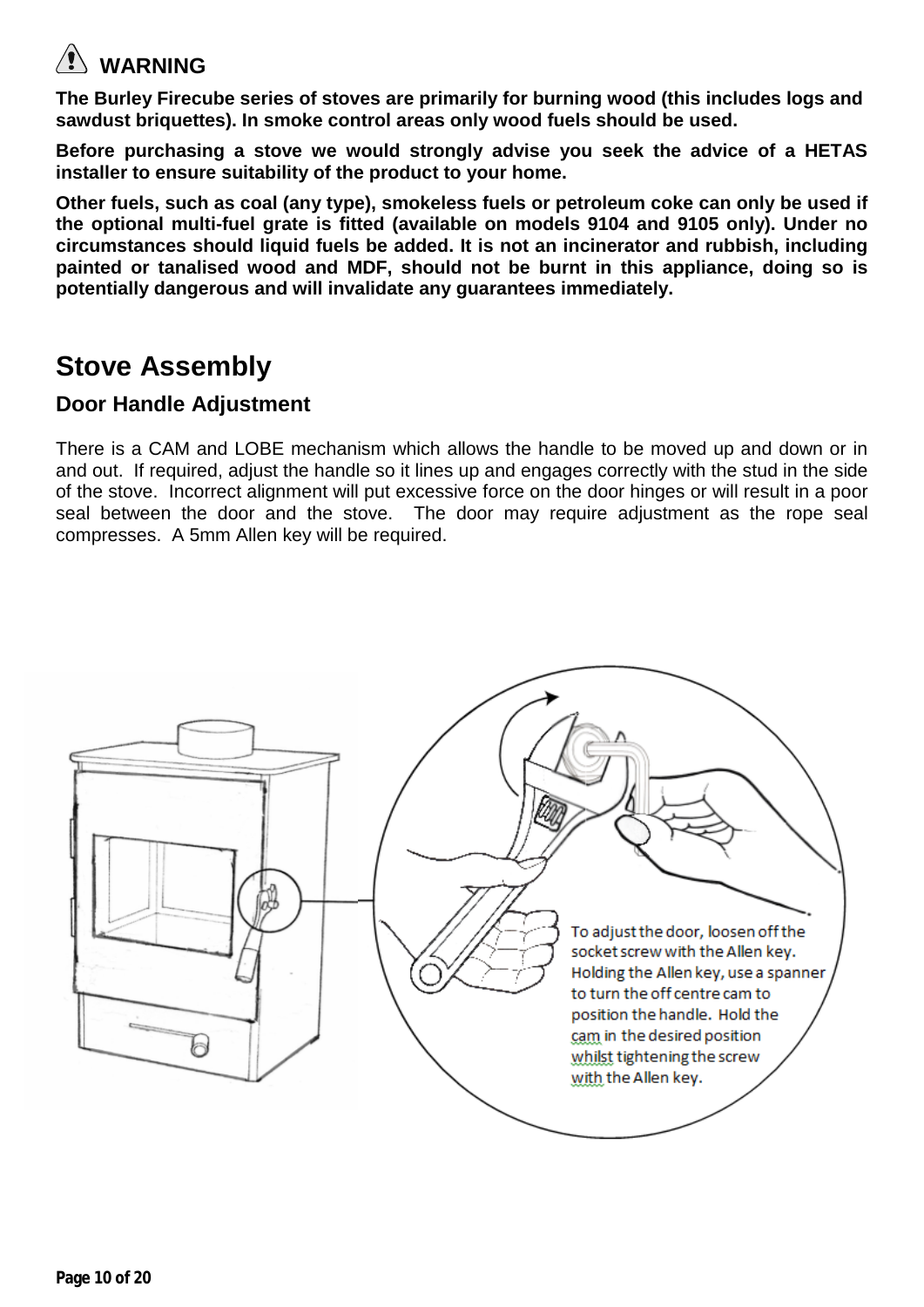#### <span id="page-10-0"></span>**Door Handle Assembly**

The Door handle is pre-assembled and fitted to your stove. The information below is for reference only.

Fit the door handle and parts as per the assembly diagram below. (Please note it is very important to fit the parts in the correct sequence).

Tighten up the socket screw using the Allen key provided in the 'thank you' kit.

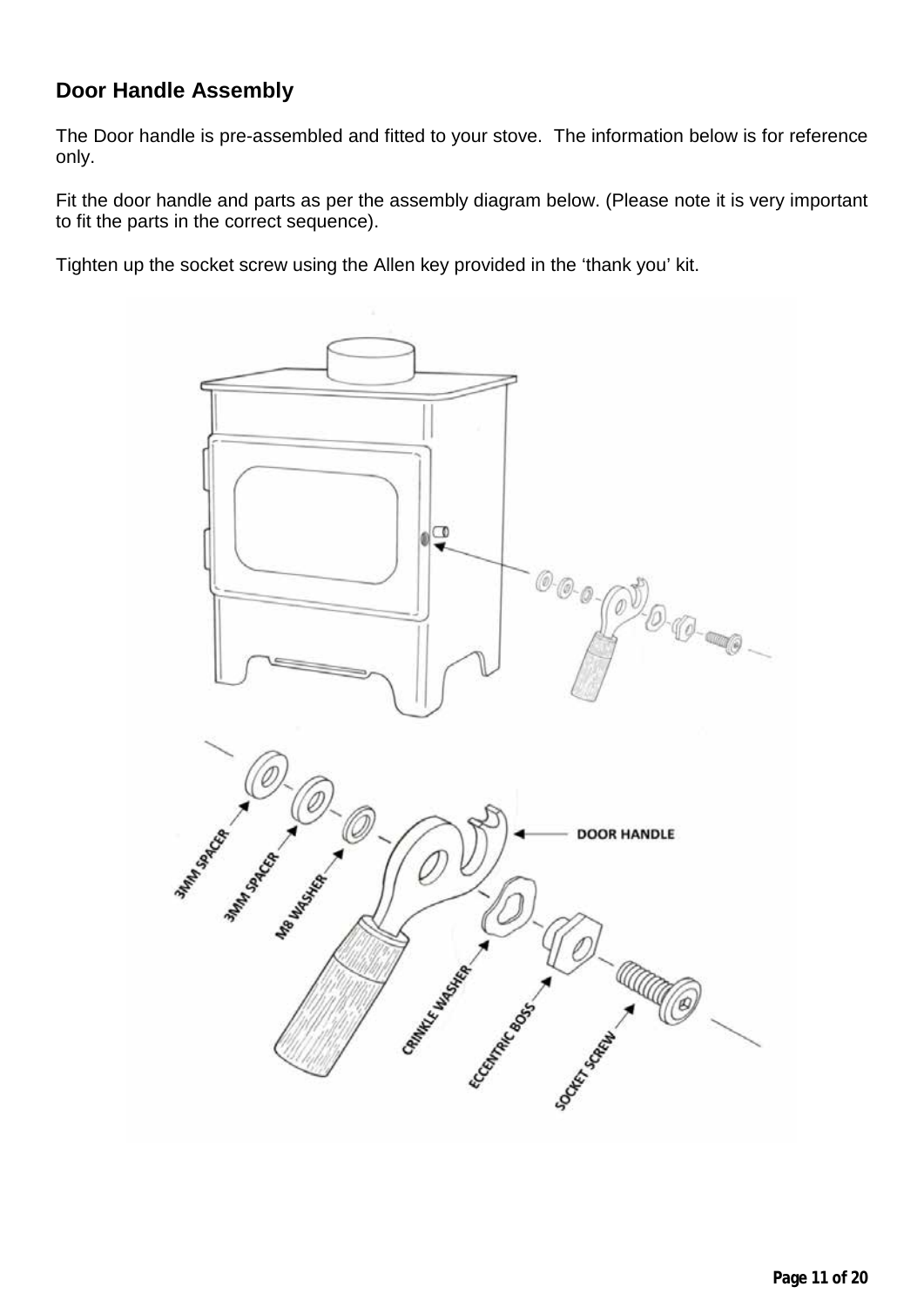#### <span id="page-11-0"></span>**Air Lever Assembly**

Tilt the stove forward on the front edge and support it so you can access the underneath of the stove (A).



Put the M10 washer over the threaded stud, push the air lever through the slot in the front of the stove, locate the end of the lever over the air plate bar and threaded stud, ensuring that the M10 washer sits over the unthreaded shoulder of the stud. Assemble the remaining washers and nut as per diagram (B) using the 13mm spanner. Please ensure the lever moves from left to right with just a little resistance to ensure it stays in place.

#### **Levers and Handles**

Please ensure that all levers and handles move correctly prior to positioning the stove in the opening or on the hearth. Adjustment may prove difficult once the stove is positioned.

Should the lever become loose over time adjustment can be made by tightening the nyloc nut at the rear or the one under the stove (as above). Do not apply excessive force to the M8 nyloc

**Page 12 of 20**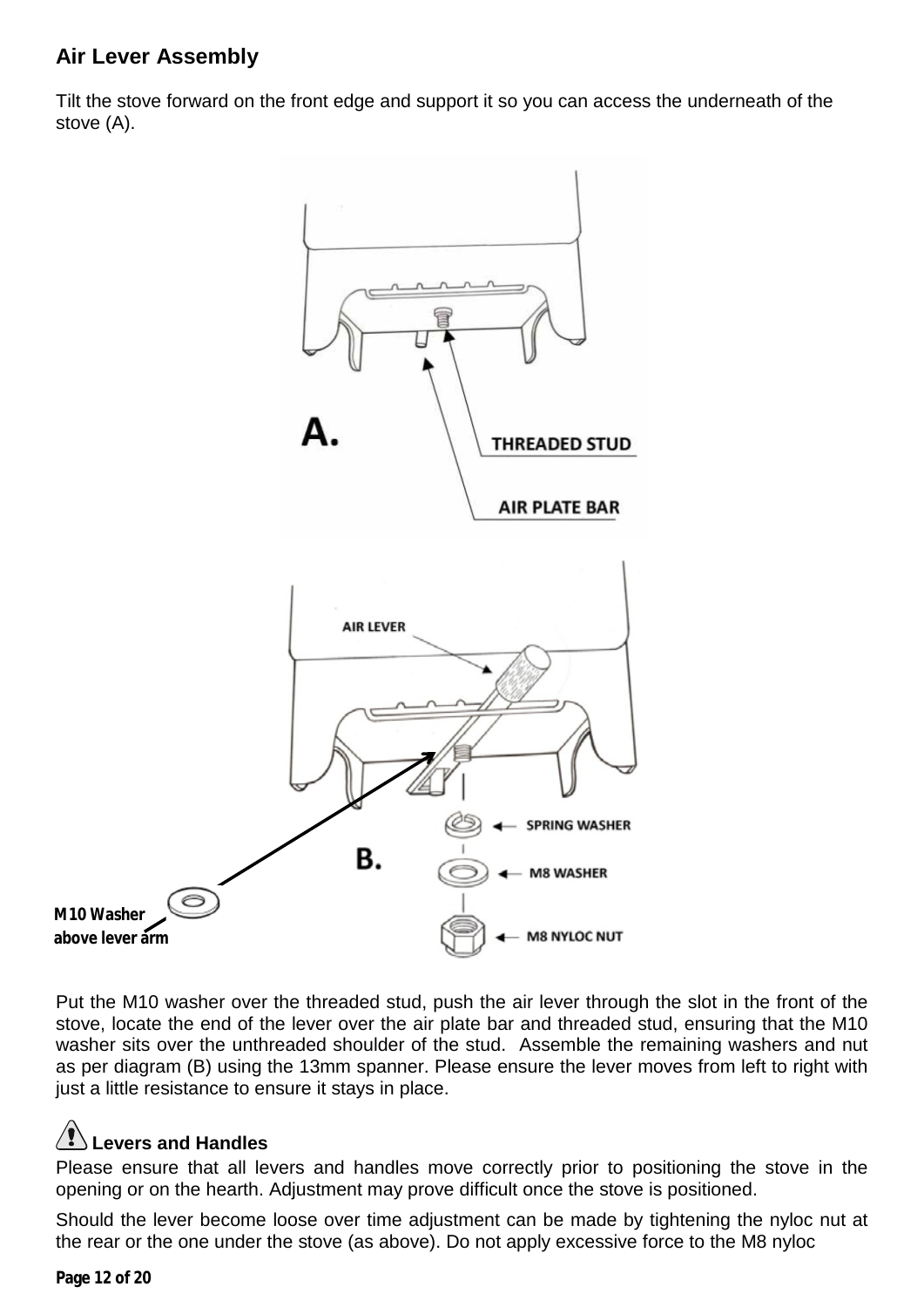# <span id="page-12-0"></span>**Assembly and Installation of the Stove Fire Bricks and Baffle**

Having positioned your Burley stove and connected it to a chimney with flue pipe, you need to assemble the inside parts.

There are five internal components: top brick, two side cheeks, a rear brick and a stainless steel baffle.

#### <span id="page-12-1"></span>**Fitting of Stove Bricks**

To fit the vermiculite bricks:

Place the left side in so the longer edge is at the front and the shorter edge at the rear.

Put the top brick in the stove so the rounded edges are at the back and the flat surface is up. The top brick should stay in place by resting it on the side brick and the top of the square metal tubes.

Place the right side in so the longer edge is at the front

Place the back in.

Slide the top brick backwards so the lip sits over the back and side bricks, keeping them in place and ensuring there is no gap at the back.

The base brick should already be fitted.

#### **Fitting the Stainless Steel Baffle Plate**

Fit the plate by putting the legs of the plate on top of the rear square metal tubes, you may need to lift the top brick. Bring the plate forward so it sits on the ledge above the door. Check that the top brick is still at the back of the stove and has not moved forward.

When sweeping the chimney or carrying out regular maintenance on the stove, reverse the above procedure, clean the chimney and the top surface of the top baffle and the stainless steel mesh, then reposition all the components.



#### <span id="page-12-2"></span>**Log Retaining Bar**

Fit the log retaining bar so the angled return is pointing into the stove. This will help to keep the glass clean.



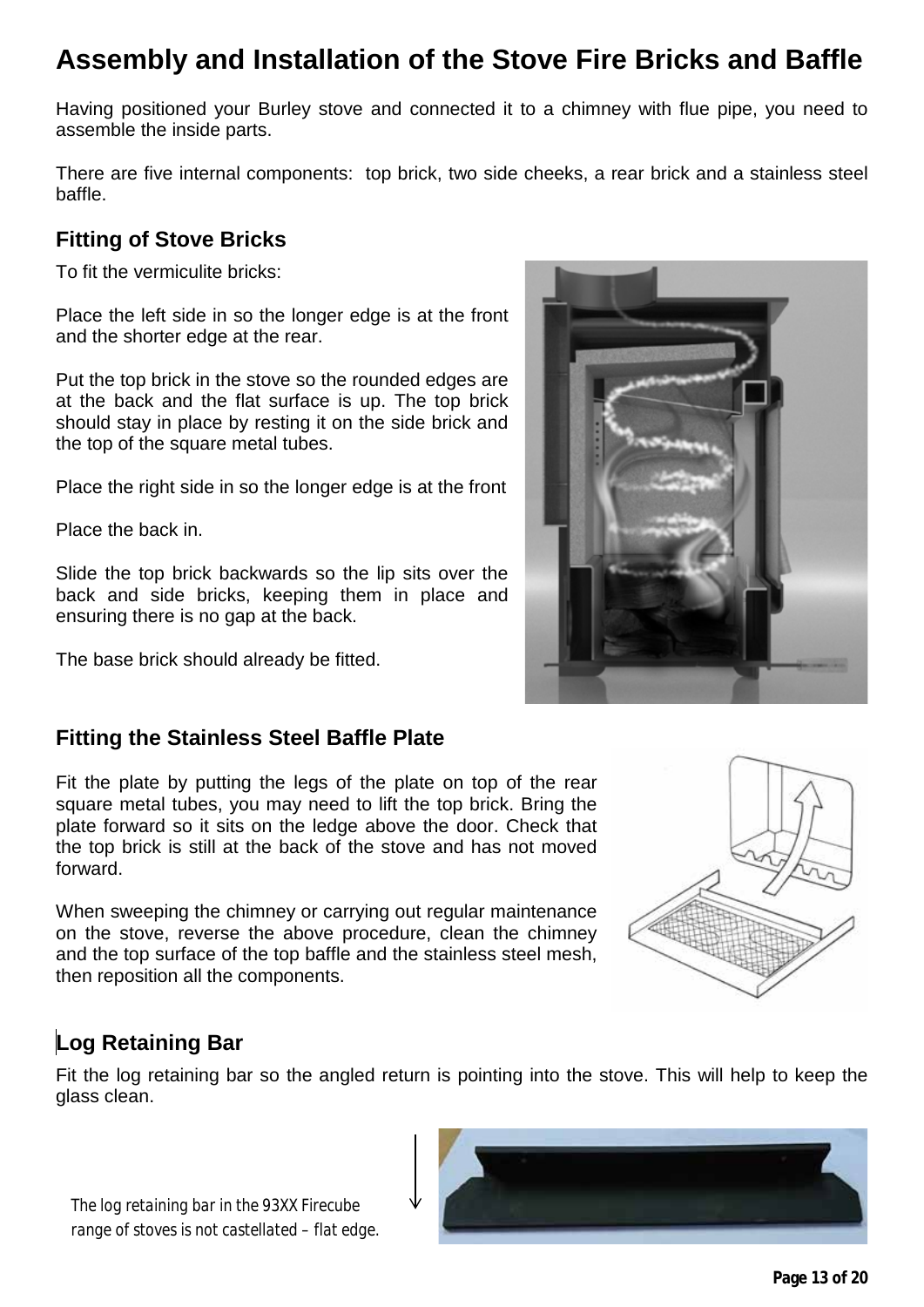# <span id="page-13-0"></span>**Commissioning the Appliance**

On completion of the installation, when any fire cement or paint used has dried, a smoke 'bomb' should be burnt and all joints checked for smoke leakage and the chimney draw checked with all doors and windows closed. Please leave the instructions with the customer and inform them;-

The first time the stove is lit only a small fire should be used to allow the paint to cure properly. **Ventilate the room well as the fumes can be pungent.** Use a small amount of kindling to start the fire. If possible leave the door on the catch, although the fire looks fierce it is comparatively cool due to all the air being drawn in. Add a little more kindling as it burns down. When you have a small bed of embers place a small split log in the fire, allow it to catch well, and then close the door with the lever to the right. Stay with the fire during this process. When this first log is burning down add another log, when this one is burning well you should be able to move the lever midway to the centre. Keep feeding the stove for three hours with a small split log as it burns low.

When you need to remove some ash wait until it is cold and then take some out using the scoop provided. Always leave an inch of ash so you have a nice bed for your next fire.

# <span id="page-13-1"></span>**USER INSTRUCTIONS**

# <span id="page-13-2"></span>**To Light the Stove**

It is important to keep an approximate minimum depth of ¾" (20mm) of wood ash in the fire box at any time. You will achieve this after the first few firings.

Place 1 or 2 firelighters in the bottom, then add some kindling wood criss-crossed, and finally a small log on top. Light the firelighters open the air vent to maximum (to the right) and close the door to the first latch so there is an air gap around it.

Leave it like this for around five minutes or so, the fire should be well alight and the door can now be closed to become air tight. Leave the air control lever to the right for a further 10 to 20 minutes to get the stove completely up to running temperature. If the stove does goes out when the door is closed then the flue is still too cold and will not pull, in this case you may need to leave the door open with kindling burning for longer. The flue's pull will change dependant on temperature and atmospheric conditions.

The best lever position to achieve maximum efficiency will depend on the chimney draw, but will normally be near the centre. Every chimney is different, and you will eventually find your stove's optimum position. This is when the flames are swirling in a lazy manner around the stove, not roaring. If the lever is pushed too far to the left, you starve the fire of oxygen, causing the glass to darken. Move the lever a small amount to the right until the glass just stays clean. We do not recommend use of a stove thermometer – the high efficiency of the stove means flue gases are cool and would give an inaccurate reading, leading to over firing and damage to internal components.

The best way to run any wood stove is 'little and often'. If you are with the fire, it is best to keep adding a small log every 45 minutes rather than adding large ones every 2 hours.

### **THE STOVE IS NOT DESIGNED TO BE USED WITH THE DOOR OPEN!**

To reload, open the door slowly to allow the pressure to equalise. Using the glove provided, place the fresh log towards the rear of the appliance. Close the door.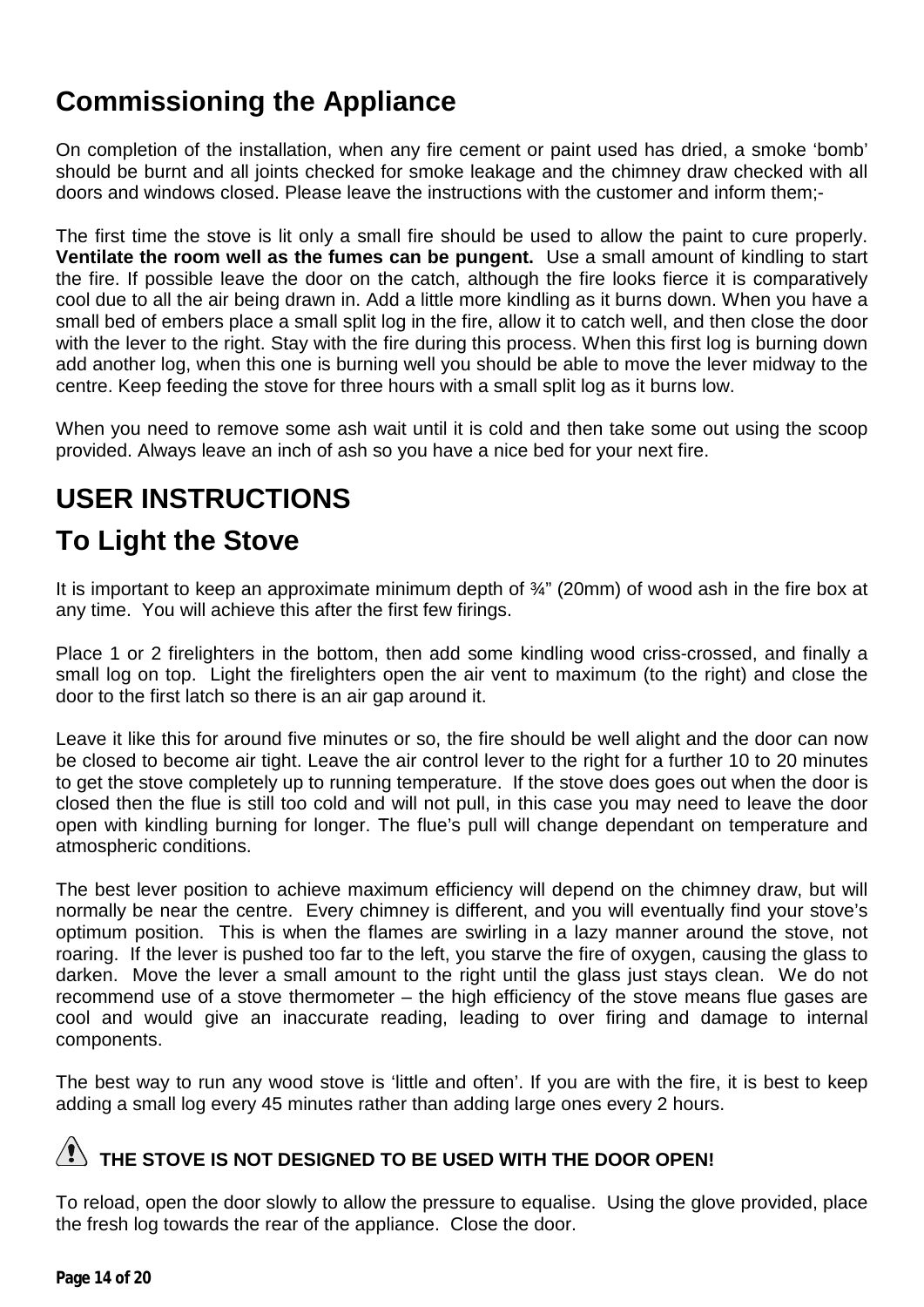<span id="page-14-0"></span>**Recommended fuels & using the Moisture Meter**

| <b>Model</b>                                                                   | 9303                                  | 9304                               | 9305                               | 9308                               | 9312                                 |  |
|--------------------------------------------------------------------------------|---------------------------------------|------------------------------------|------------------------------------|------------------------------------|--------------------------------------|--|
|                                                                                | Dry $logs < 20\%$<br>H <sub>2</sub> O | Dry logs <20%<br>H <sub>2</sub> O  | Dry logs <20%<br>H <sub>2</sub> O  | Dry logs<20% $H_2O$                | Not for                              |  |
| <b>Requirement of</b><br>fuels used in<br><b>Smoke Control</b><br><b>Areas</b> | Maximum length<br>170 -220mm long     | Maximum length<br>200 - 250mm long | Maximum length<br>250 -300mm long  | Maximum length<br>250 - 350mm lonG | Use in Smoke<br><b>Control Areas</b> |  |
|                                                                                | Maximum width<br>150 <sub>mm</sub>    | Maximum width<br>150 <sub>mm</sub> | Maximum width<br>150 <sub>mm</sub> | Maximum width<br>150 <sub>mm</sub> |                                      |  |

For the stove to operate at maximum efficiency the wood should be as dry as possible, certainly below 18%. Burning damp or wet wood will not only stop the stove working efficiently, but also create excess smoke and stain the glass.

Remove the plastic cap covering the two contact pins. The pins are sharp for a reason, so please use it carefully*.* Push the pins into the **inner surface** of the split log (5mm as a guide) this will give an accurate reading.

Simply putting the contact pins onto the surface will not give an accurate reading, as it may tell you that the surface is dry whilst the interior of the log may well be damp.



# <span id="page-14-1"></span>**As Stove Thermometers - DO NOT USE WITH OUR STOVES**

We receive a very small number of calls from customers who have managed to damage their stoves from over-firing, in almost all cases they have a thermometer fitted to their flue.

The Fireballs are the world's most efficient stove because firstly, due to the unique method of introducing air, the combustion chamber is extremely hot, and secondly, the heat is extracted from the combusted gasses to heat the room before it enters the flue.

On the Hollywell for example, the gasses have been cooled to just 122 °C, far below what the stove thermometer will measure. Because the thermometer is not 'in the green', you think that the stove is not operating efficiently, so load the chamber with wood and have the air wide open.

This creates such an inferno that occasionally the ceramic glass can frost (something even the windows on the space shuttle could not achieve during re-entry), and although it is very rare, the stainless steel baffle can also be damaged, stainless steel melts at over 1500°C!

The ONLY thing that a stove thermometer shows is that you have an inefficient stove and are losing a lot of heat up the flue, not a great deal of use really.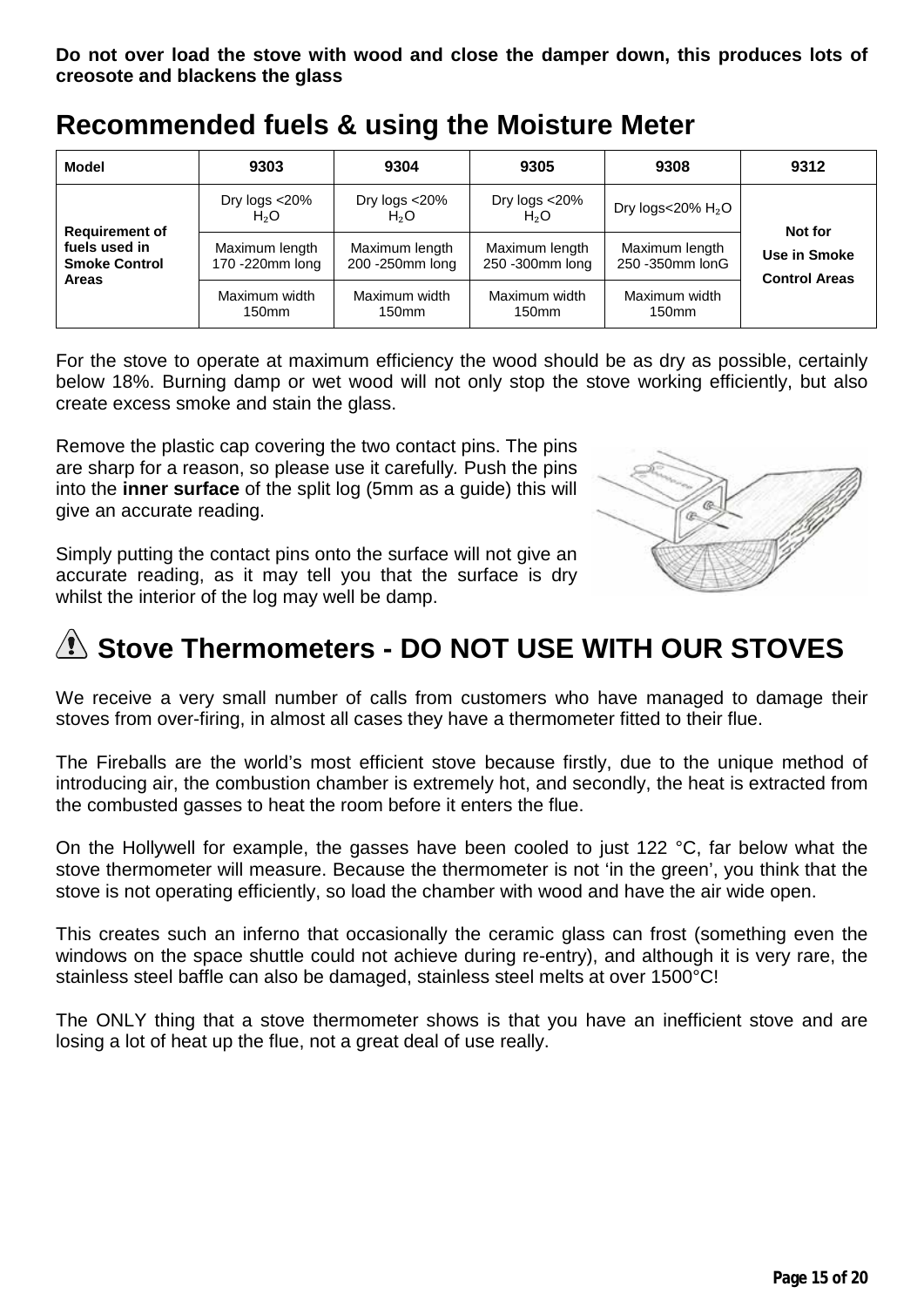# <span id="page-15-0"></span>**Troubleshooting/Poor Appliance Operation**

|   | <b>Refuelling onto a low</b><br>fire bed    | If there is insufficient burning material in the fire bed to light a<br>new fuel charge, excessive smoke emission can occur.<br>Refuelling must be carried out onto a sufficient quantity of<br>glowing embers and ash to ensure that the new fuel charge will<br>ignite. If the fuel bed is too low or cool, suitable kindling must be<br>used to re-light fires.                                    |
|---|---------------------------------------------|-------------------------------------------------------------------------------------------------------------------------------------------------------------------------------------------------------------------------------------------------------------------------------------------------------------------------------------------------------------------------------------------------------|
|   | Air damper left fully<br>open               | Although the fire will look impressive, you will be burning more<br>wood for less heat. The glass can also be damaged.                                                                                                                                                                                                                                                                                |
| Ţ | Leaving door open                           | Operation with the door open can cause excess smoke and a<br>potential fire hazard. The appliance must not be operated with<br>the door left open except as directed in the instructions.                                                                                                                                                                                                             |
|   | <b>Overloading the fire</b><br>bed          | The maximum amount of fuel specified in this manual should not<br>be exceeded.<br>The weight of dry wood per hour is: 1.0kg for the 9303, 1.3kg for<br>the 9304, 1.6kg for the 9305, 2.8kg for the 9308 and 4.4kg for the<br>9312.<br>Overloading can damage components of the stove. The stove is<br>not designed for overnight operation.                                                           |
|   | <b>Substantial Smoke</b><br><b>Emission</b> | If substantial smoke emission is observed from the appliance at<br>any time during the operation of the appliance the operator<br>should ensure they are following the operation instructions and<br>using suitable fuel. The flue may not be pulling as it is too cold or<br>incorrectly specified/installed. There might be a down draught.<br>Check that the top brick is at the back of the fire. |
|   | <b>Door Adjustment</b>                      | The locking mechanism on the door is made up of a cam and<br>lobe assembly. The door can be loosened or tightened with an<br>Allen key (see page 10). The door will need to be adjusted over<br>time as the rope seal compresses.                                                                                                                                                                     |

# <span id="page-15-1"></span>**Reasons for Premature Wear of Internal Parts**

- Stove being used/fired too vigorously see above on overloading.
- Too little air passing through the stove
- Use of excessively dry wood (wood from old furniture, carpentry offcuts)
- Excessive debris collection on baffle plate or inner fireback (see section on cleaning)
- Ash level too high in the ash pan over 2 1/2 "
- Overnight burning  $\bullet$
- Use of a stove thermometer (see page 15) $\bullet$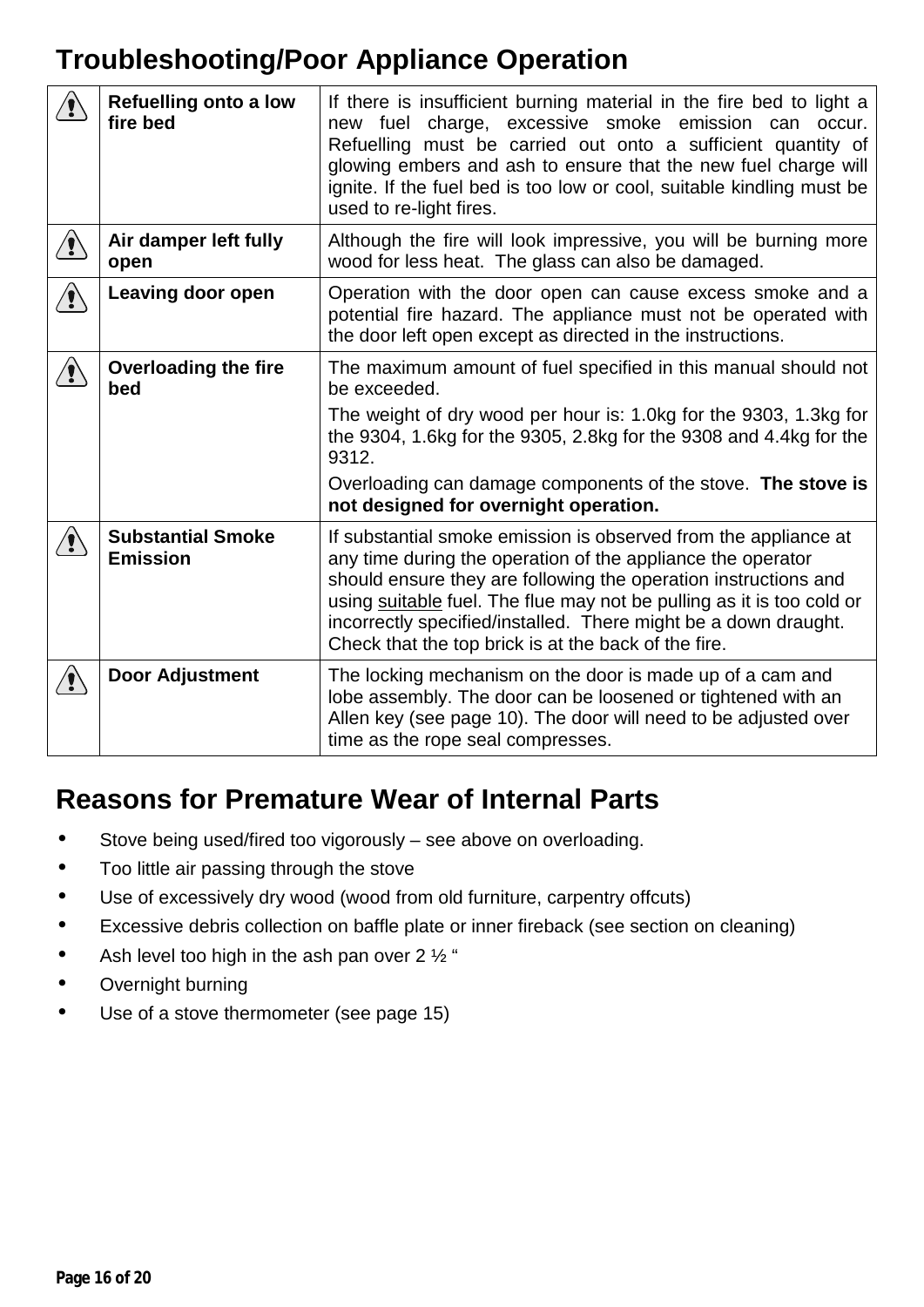# <span id="page-16-0"></span>**Care of Glass**

The first few firings will cure the paint and we recommend that you clean the glass after this has happened. This will ensure that there are no contaminates on the glass to attract further staining. After a time the glass does deteriorate but to prolong the life:

- Clean the glass each time before re-lighting, this prevents fly-ash from being fired onto the J. glass
- Clean glass with a ceramic glass cleaner
- If necessary, remove fired on stains with clean wire wool (not a 'brillo' type pad) every time before lighting
- Ensure all glass cleaner is removed from glass before firing
- Do not over aerate the stove as this can cause fly ash to stick.
- Do not run for long periods with the lever to the right
- Only add logs at the back of the stove
- Make sure the log retainer points into the stove
- Most deposits burn off when the stove is very hot, this is with the lever roughly in the middle
- Do not over load the stove or try and keep it in overnight. Add a little wood often.

The stove is double glazed; check the rope seals and screws regularly to ensure a long life.

**Take care when removing glass clip screws or they could shear**

**Do not use with broken glass.**

- **Do not over tighten the glass clips as this could cause the internal glass to crack.**
- **Only clean the glass when it is cold and clean daily to prevent build-up of deposits.**

# <span id="page-16-1"></span>**Chimney Sweeping and Maintenance**

It may be wise to contact your local chimney sweep before the stove is installed. Your chimney should be swept at least once a year by a registered sweep, twice a year with heavy use. The sweep should also replace the fire cement at the base of the flue if necessary.

- The chimney can be swept through the stove.
- The stainless steel baffle and top brick should be removed in the reverse order described on page 13.
- The baffle should be cleaned at least twice a year with heavy use, checked, renewed as required and replaced.
- Unless advised by Burley the stove should not be used with any baffle missing.
- All rope and glass seals should be checked annually and replaced as necessary.

If the stove has not been used for a prolonged period, in excess of 6 months, the chimney should be swept prior to use to check for blockages, birds' nests etc. and rubble/debris blocking the flue ways.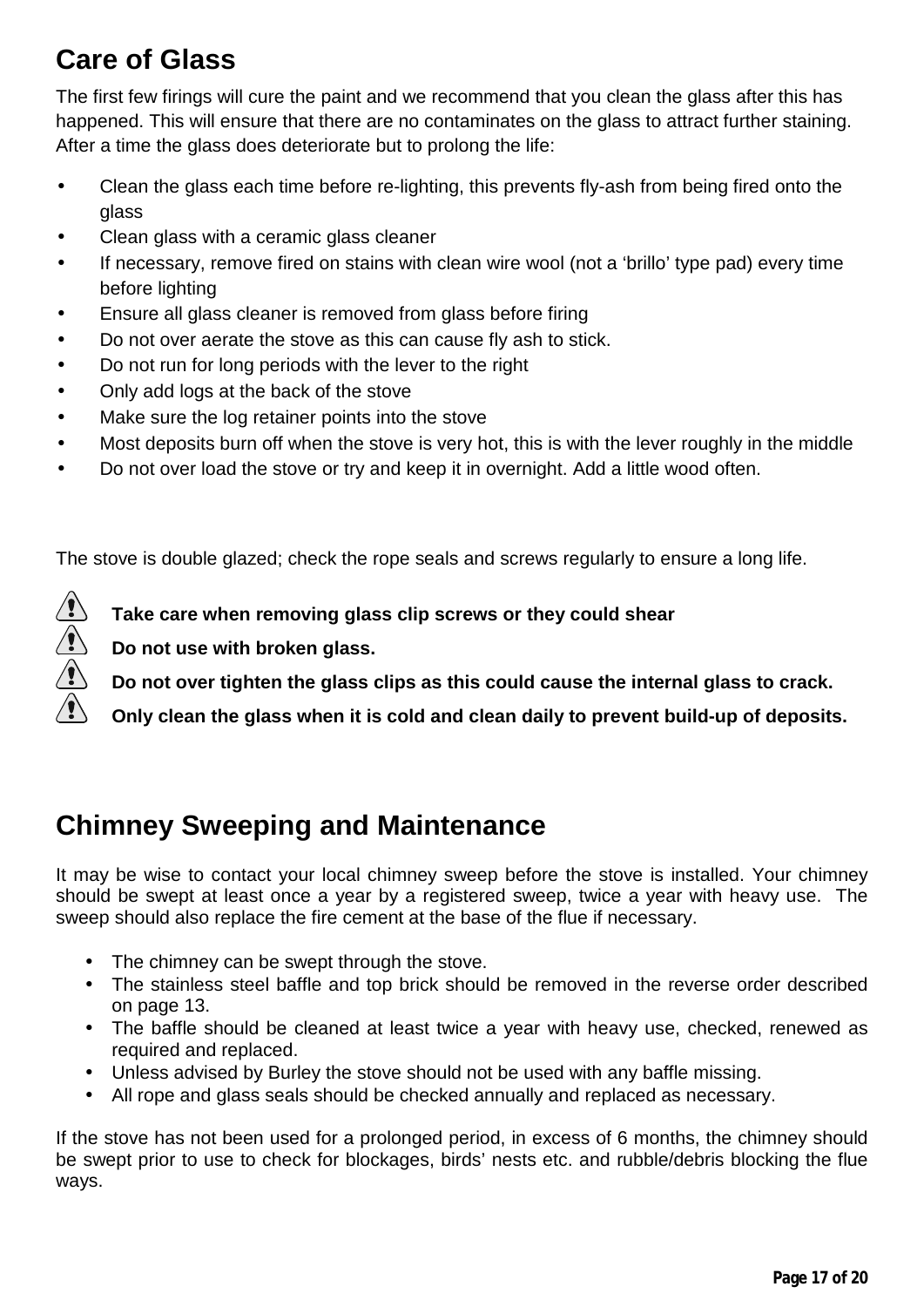# <span id="page-17-0"></span>**Safety**

**NOTE: As with all solid fuel appliances, a carbon monoxide detector should be purchased for use in the room. All solid fuel appliances produce considerably more Carbon Monoxide in normal use than oil or gas appliances, but the general 'smell' of the smoke or exhaust is much stronger and more easily detected by a healthy person.** 

- Always use your appliance with the door shut and look for tell-tale signs of excessive leakage: smoke stains above the fireplace, smoke emitting around the door when running, strong smell of soot upstairs etc.
- Check the seals at the joints annually and replace the fire cement as required. Check especially the joint of the flue pipe to the chimney register plate, hairline cracks are OK, but lumps of cement missing produce a bad joint. A proprietary jointing compound should be used here, as it is far superior to a cement and rope seal.
- Never block air vents either internally or externally.
- Use the supplied glove to reload the stove.
- In the event of a chimney fire, close the door and shut the air vent right down. If possible throw ½ cup of course table salt onto the fire.
- Never modify parts or fit parts to the appliance that are not recommended by the manufacturer.
- Never use this appliance in the same flue as another appliance.
- The surface of a wood burning stove gets extremely hot in normal use. When using the stove in situations where children or aged and/or infirm persons are present, a fireguard must be used to prevent accidental contact with the stove. The fireguard should be manufactured in accordance with BS 8423:2002.

# <span id="page-17-1"></span>**Warranty**

All our stoves are covered by a five year metalwork warranty. **(This is subject to the correct fuel having been used and not overloading or over aerating the stove.)**

The five year warranty covers the stove body only and does not include consumable items such as grates, firebricks, [vermiculite](http://www.acrheatproducts.co.uk/benefit/vermiculite) panels, baffles, log guards, door rope and glass.

**Any warranty claims should be addressed to your original supplier and accompanied with the date of purchase and serial number of the appliance.**

### <span id="page-17-2"></span>**If you need further help…**

**If you need further help with your Burley Stove then the first point of contact should be your HETAS installer, who will be able to provide the answers to most questions.** 

Your Burley retailer also has a great deal of experience and will also be able to provide helpful advice. Further help is available from Burley's Customer Services department who will be pleased to give advice, if necessary.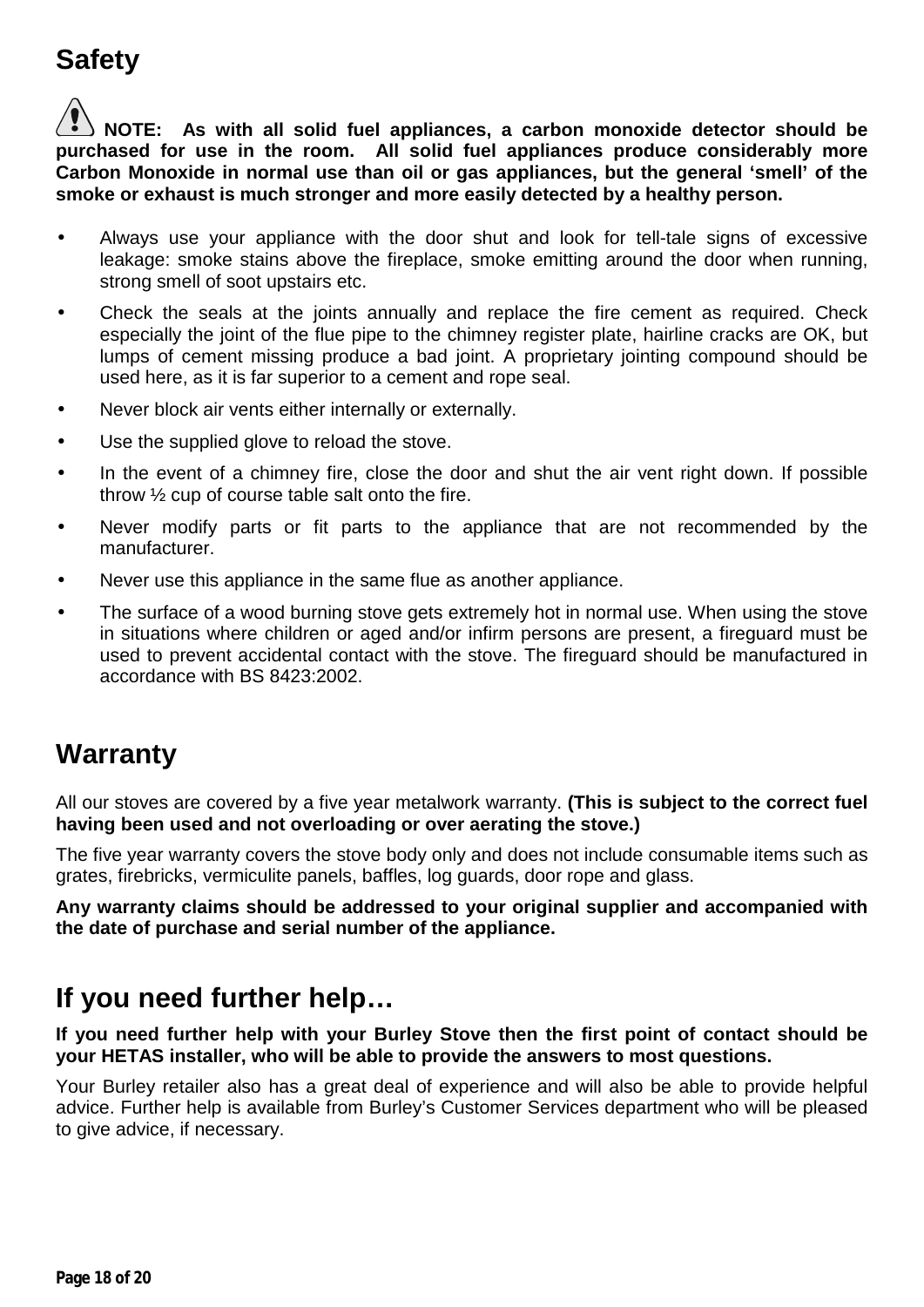# <span id="page-18-0"></span>**Spare Parts**

If you need to replace the consumable items in your Burley stove then please contact your retailer who will be able to source the parts for you.

Common parts that "wear out":

|                                                         | 9303              |                | 9304                |            | 9305                |                | 9308                |                | 9312               |                |
|---------------------------------------------------------|-------------------|----------------|---------------------|------------|---------------------|----------------|---------------------|----------------|--------------------|----------------|
| <b>DESCRIPTION</b>                                      | <b>PART NO</b>    | QTY            | <b>PART NO</b>      | <b>QTY</b> | <b>PART NO</b>      | QTY            | <b>PART NO</b>      | QTY            | <b>PART NO</b>     | QTY            |
| <b>TOP VERMICULITE</b><br><b>BOARD</b>                  | <b>WTOPLINER3</b> | 1              | <b>WTOPBAFFLE4</b>  | 1          | <b>WTOPBAFFLE5</b>  | 1              | <b>WTOPBAFFLE8</b>  | 1              | WTOPBAFFLE12       | 1              |
| <b>BACK VERMICULITE</b><br><b>BOARD</b>                 | <b>WBACLINER3</b> | 1              | <b>WBACLINER4</b>   | 1          | <b>WBACLINER5</b>   | 1              | <b>WBACLINER8</b>   | 1              | <b>WBACLINER12</b> | 1              |
| <b>BOTTOM</b><br><b>VERMICULITE</b><br><b>BOARD</b>     | <b>WBOTLINER3</b> | 1              | <b>WBOTLINER4</b>   | 1          | <b>WBOTLINER5</b>   | 1              | <b>WBOTLINER8</b>   | 1              | <b>WBOTLINER12</b> | 1              |
| <b>LEFT HAND</b><br><b>VERMICULITE</b><br><b>BOARD</b>  | <b>WL/HLINER3</b> | 1              | <b>WL/HLINER4</b>   | 1          | WL/HLINER5          | 1              | <b>WL/HLINER8</b>   | 1              | <b>WL/HLINER12</b> | 1              |
| <b>RIGHT HAND</b><br><b>VERMICULITE</b><br><b>BOARD</b> | <b>WR/HLINER3</b> | 1              | <b>WR/HLINER4</b>   | 1          | WR/HLINER5          | 1              | WR/HLINER8          | 1              | WR/HLINER12        | 1              |
| <b>GLASS</b>                                            | <b>WGLA9303</b>   | 2              | <b>WGLA9304</b>     | 2          | <b>WGLA9305</b>     | 2              | <b>WGLA9308</b>     | 2              | WGLA9312           | 2              |
| <b>IGLASS CLIPS</b>                                     | WGLASSCLIP/M      | $\overline{2}$ | <b>WGLASSCLIP/M</b> | 2          | <b>WGLASSCLIP/S</b> | $\overline{2}$ | <b>WGLASSCLIP/S</b> | $\overline{2}$ | WGLASSCLIP/L       | $\overline{2}$ |
| <b>IGLASS ROPE TAPE</b>                                 | <b>WROPE</b>      | 1M             | <b>WROPE</b>        | 1M         | <b>WROPE</b>        |                | 1.75M WROPE         | 2M             | <b>WROPE</b>       | 3M             |
| <b>DOOR SEAL ROPE</b><br>(18mm)                         | WSEALROPE/12      | 1.1M           | WSEALROPE/12        |            | 1.3M WSEALROPE/12   | 1.5M           | WSEALROPE/12        | 1.8M           | WSEALROPE/12       | 2.4M           |
| ISTAINLESS STEEL<br><b>BAFFLE</b>                       | WLOWBAF9103       | 1              | <b>WLOWBAFMIC</b>   | 1          | <b>WLOWBAFSMA</b>   | 1              | <b>WLOWBAFMED</b>   | 1              | <b>WLOWBAFLAR</b>  | 1              |